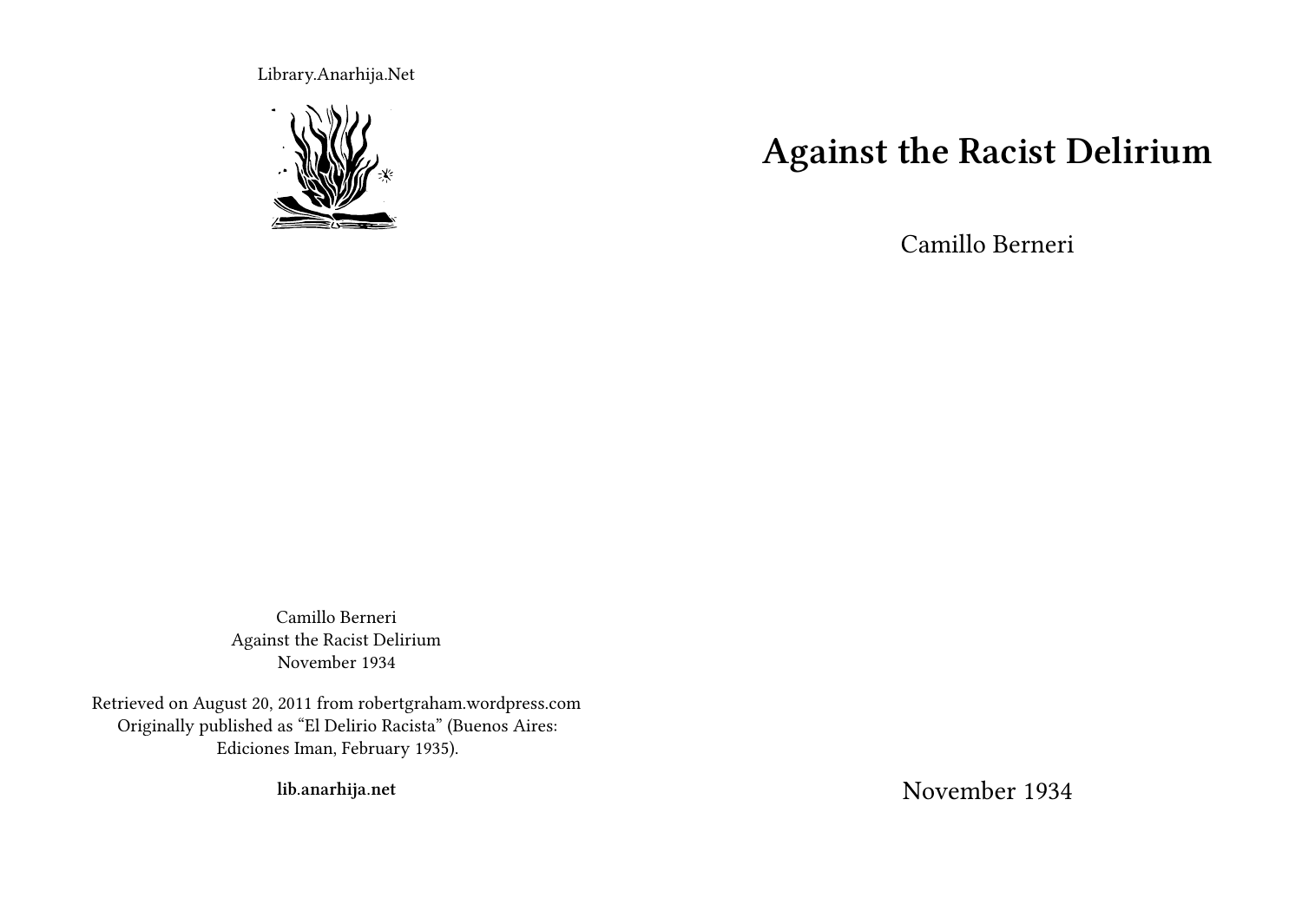# **Contents**

|                                            | 3              |
|--------------------------------------------|----------------|
|                                            | $\overline{4}$ |
|                                            | 5              |
| THE ABRA CADABRA OF HITLERITE ANTHROPOLOGY | $\overline{7}$ |
|                                            | 9              |
| WHAT THE JEWISH RACE IS                    | 10             |
|                                            | 13             |
| ANTHROPOLOGICAL TYPE                       | 14             |
| NATION, RACE AND CLASS                     | 15             |
| IN THE THROES OF DELIRIUM                  | 17             |
|                                            | 20             |
| HITLERITE STERILIZATION                    | 25             |
|                                            | 25             |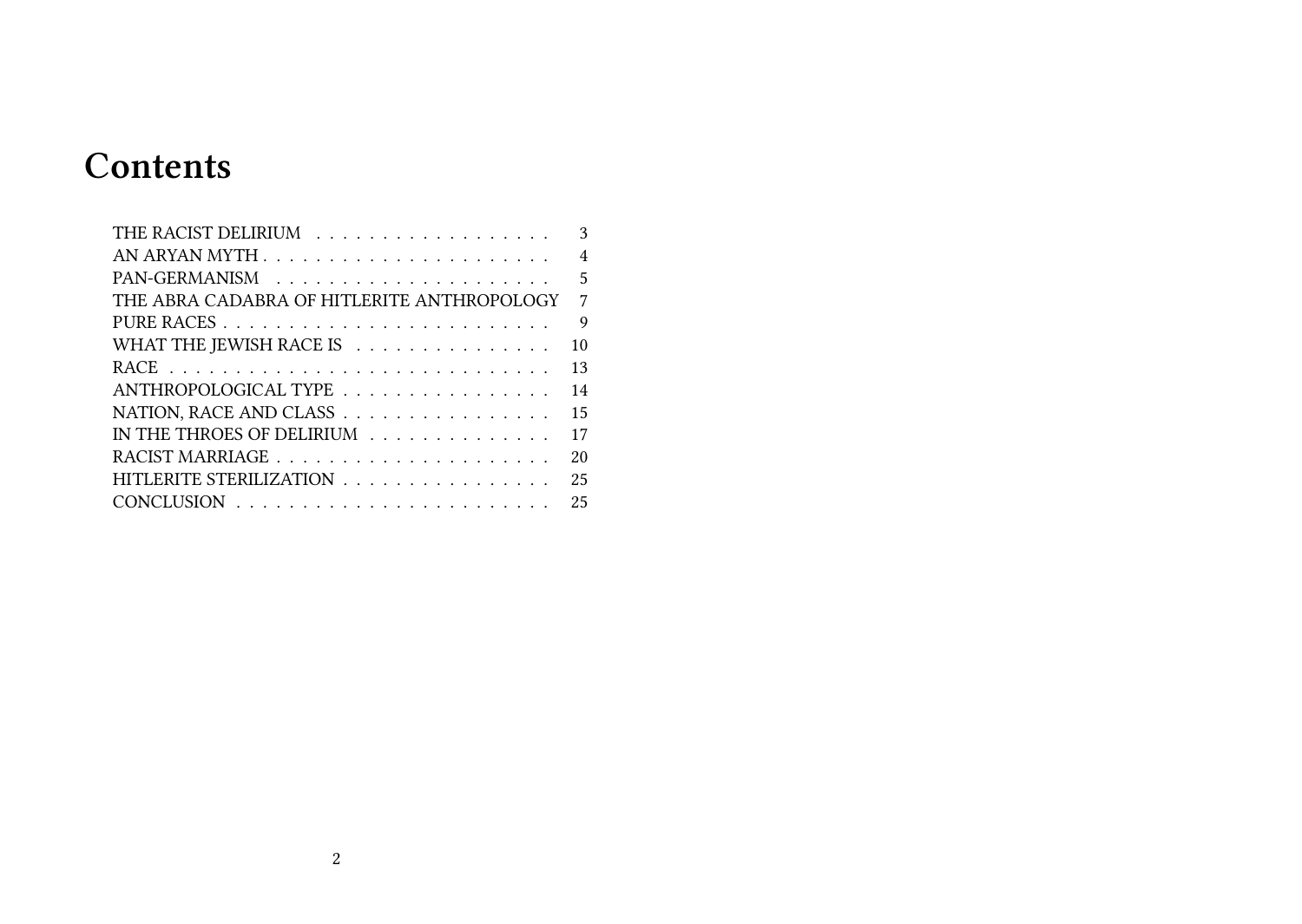racial prejudice had become a thing of the past among the educated classes in the more advanced nations. Instead, it lingers. In Austria in October 1933, the courts granted a divorce in a marriage contracted between an Aryan and a Jewess, in a verdict in which the grounds cited include incompatibility deriving from race difference between the spouses, a difference that ought "in a symbiosis as close as marriage, inevitably trigger profound frictions." In Lithuania the National Socialist Party there is calling for a ban on marriages between Jews and non-Jews. In France we have seen the launching of a blatantly racist and anti-semitic Celtic League. In the United States of America there are laws banning marriages between blacks and whites, there are universities closed to black students and anthropologists who talk of an American race (not to mention lynching!). And among the mastheads of the Italian nationalist press are *La Razza*, *La Stirpe*, *Il Grido della Stirpe*, etc…

**Paris, November 1934**

### **THE RACIST DELIRIUM**

Fascism, the triumph of the irrational, has taken the most discredited myths of pre-scientific ethnology to its bosom. One of the theorists of Hitlerism (assuming that it can be regarded as a body of doctrine), Ernest Krieck, in his book *National Political Education* (page 17), proclaims the need to subject science to National Socialist politics, thereby giving science the kiss of death.

"The age of 'pure reason', of 'science for the sake of science', of 'disinterested science', is over. Any science that has an active contribution to make towards a broad objective becomes political, and thus, like politics, has its principles and its accomplishments alike, imbued with racism, nationalism and National Socialism."

On 11 May 1933, while carrying out sentence passed on 20,000 impounded books in Berlin, Goebbels announced: "Intellectualism has had its day."

It is absolutely plain from the racist delirium (an out-and-out collective psychosis) that Hitlerism represents a great eclipse of German intellect and culture. On 25 March 1933, Goering, the then Reich minister of the Interior, told foreign press representatives: "Plainly, anti-semitism is part of the official program of the National Socialist Party and the manner in which the latter has moulded its storm troops makes it plain that today every member of the storm troops looks at Professor Einstein with a feeling of racial superiority."

The most grotesque stance of all is the stance of the Hitlerian scientists (?). Race professor H. Günther, speaking as a National Socialist, announces: "Only regeneration of the Nordic blood, to which the Indo-Germanic peoples are indebted for their historical greatness, can ward off defeat. Rebirth is impossible until the Nordics become many and strong again." "Onwards, to Nordification!" What a stunning watchword! Meanwhile "with the Nordic race as its objective, a new notion of duty must be born." But he finds himself greatly embarrassed as an ethnologist, not knowing how to reconcile the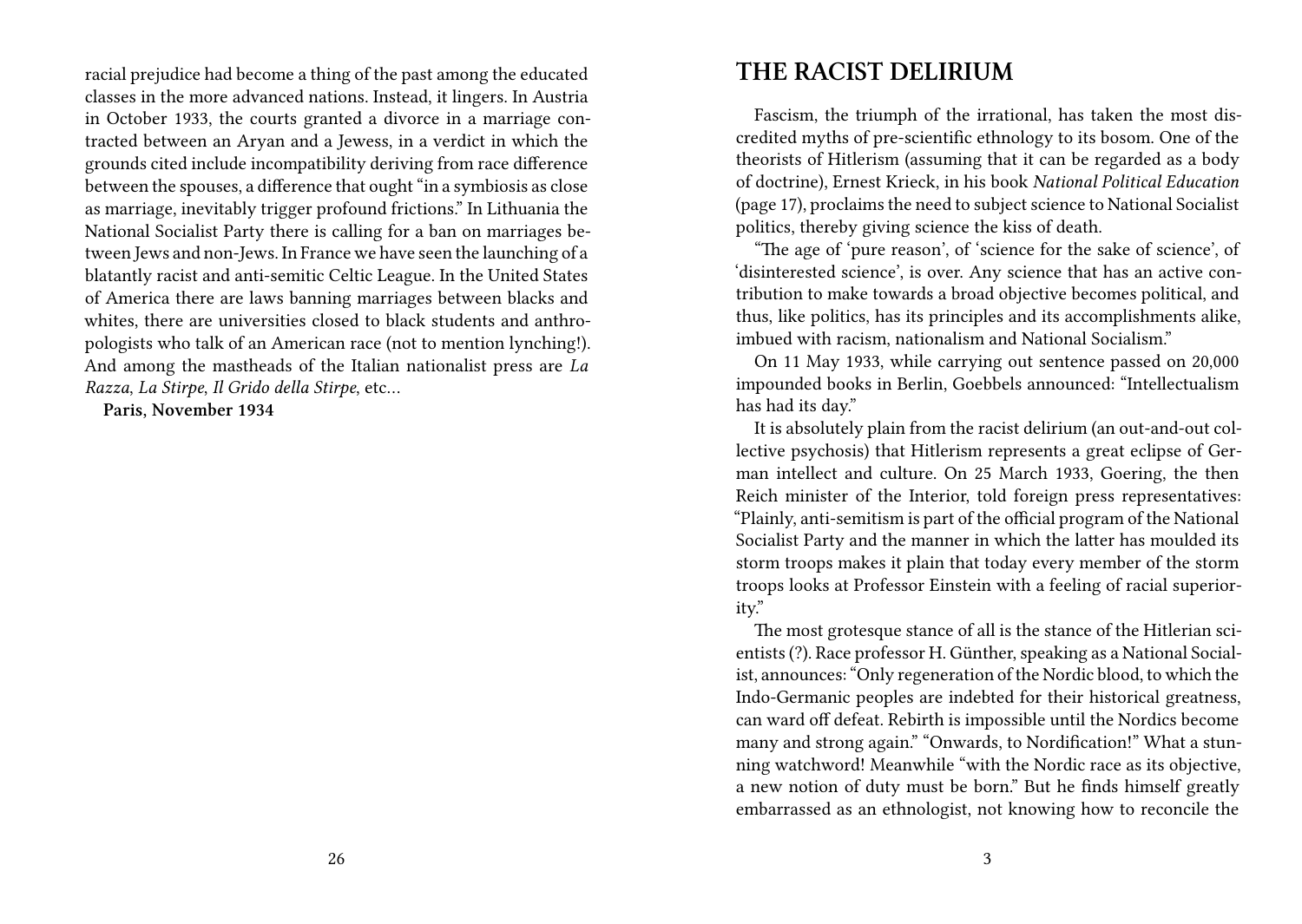watchword with the scientific data and is obliged to confess: "Race science is, sadly, obliged to class the vast majority of the inhabitants of Europe as bastards and mixed-bloods. Which makes it a difficult and disagreeable science and renders it as unacceptable as the dictum: Know thyself. A really difficult and unpleasant undertaking, even for the champions of racism…"

German racism claims to seek "the purification of the German race" and at the same time exalts the myth of racial purity, proclaiming the superiority of the Aryan-Germanic race.

#### **AN ARYAN MYTH**

Mussolini told Emil Ludwig: "There is no pure race. The laughable fact is that none of the champions of German racial purity was German: Gobineau was French, Chamberlain English, Woltmann Jewish."

If anti-semitism were to become necessary for the survival of Italian fascism, Mussolini, worse than Macchiavelli, would follow in the footsteps of Gobineau, Chamberlain and Woltmann and he too would be talking about racial purity [as he did in 1938, when the Fascists introduced "race purity" laws in Italy]. Hitler, being selfeducated and bereft of any critical sense, is taken in by the Aryan myth, however. Speaking to representatives from the medical associations in Germany, he stated, on 6 April 1933: "In the world of the intellect, the greatest advances have never been made by elements outside of the race, but rather by Aryan and German brains." This simplistic notion is emphasized in several passages in his book *Mein Kampf* (pp. 478–479, 316, 322), where he takes vigorous exception to the intellectual emancipation of blacks. According to him, it is an affront to reason and criminal lunacy "to teach a half-monkey to believe that he can make it as a lawyer". The myth of creative races prompts him to these typical expressions: "All that we admire on this earth  $-$  science and art, technology and invention  $-$  all of it, is

### **HITLERITE STERILIZATION**

Hitlerite sterilization is excused by invoking eugenic arguments, but National Socialist doctors still look upon it as an arrangement bound up with racial purity. Dr. Vellguth writes in a leading medical review (*Aerzliche Mitteilungen*, Leipzig, 20 May 1933) in praise of sterilization: "The infiltration of foreign blood into the body of our people must be prevented. The Jews, the Mongols and others can therefore be lawfully sterilized with their consent, be they healthy or ailing individuals." The good doctor goes on to suggest "encouraging persons of different race to allow themselves to be sterilized by offering a reasonably high premium."

What assurances can Hitler's Germany offer regarding the sterilization option? The Jews, barred from offices and factories, persecuted in a pogrom-like climate, might be starved into being sterilized as their only salvation. How much and what sort of pressures can be brought to bear in a country like today's Germany? The Frankfurt police chief Von Westrer declared at a Hitlerite demonstration in March 1933:

"Germany is awake. Fear not, Jews, we will abide by the law, but we will be so law-abiding that that law will prove bothersome to you.Then you can go back to Palestine and slaughter one another"…

Hitlerite sterilization has been enforced for political reasons and will be taken to the most nonsensical extremes. In order to justify the switch from eugenic sterilization to racist sterilization all of the old theories about Jewish pathology rebutted by medical science are being unearthed.

#### **CONCLUSION**

The issue explored in very cursory fashion here is immense and complex and my only intention has been to bring the race issue to the attention of educated young people. It was looking as if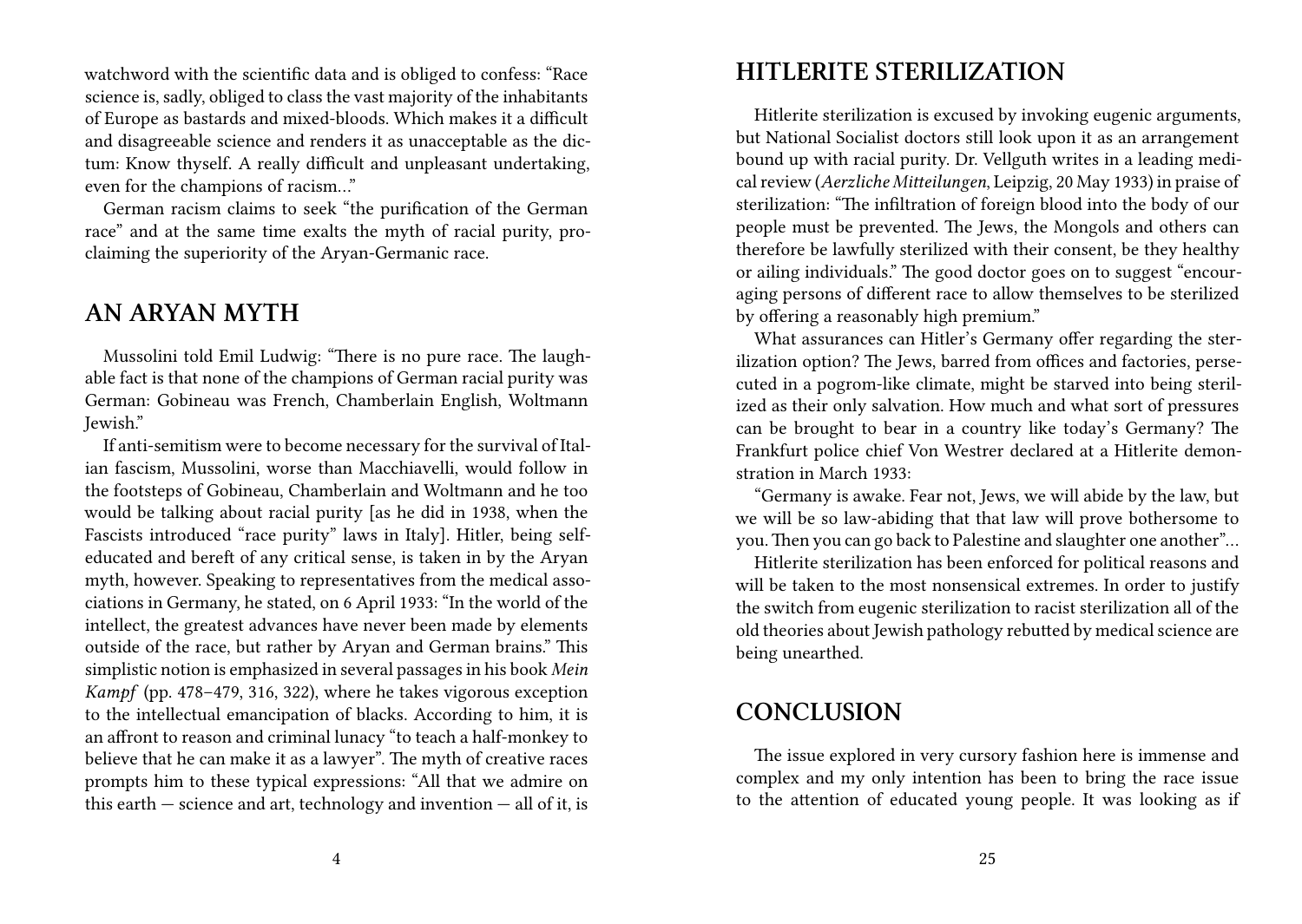3. Keep your body healthy.

- 4. Keep your spirit and mind healthy.
- 5. As a German, do not choose as a spouse anyone other than a German or someone of Nordic blood.
- 6. When choosing a spouse, check into ancestry.
- 7. Health is also a condition of outer beauty.
- 8. Do not marry for love.
- 9. Do not choose a playmate, but look to your spouse as a marriage partner.
- 10. The real meaning of marriage is healthy progeny. Survival is assured after the third or fourth child.

The eighth commandment is the hardest to honour, judging from the matrimonial recommendations in fashion, as reported in the German press. In an article in the Berlin weekly magazine *Das Wissen der Nation* (6 August 1933) every racially pure citizen is urged to "marry a blond Aryan with blue eyes, oval face and white skin and not a young, long-bodied, short-legged brunette of Mediterranean race with dark hair and fleshy lips…"

The well-advised and consistent Aryan is not going to marry a Mediterranean woman, nor is he to marry a young woman who has shown a penchant for parties and theatre, who has played sports or practiced a liberal profession. "He is to marry only a hard-working young woman, a good housekeeper with a love of children."

So the ideal wife should be an Aryan, Nordic housewife ready to bear lots of children, with no Jews among her forebears, and she must be healthy. Anthropological-eugenic-Hitlerite-racist love is no longer a heaven-sent Cupid but is, rather, a sharp-eyed magician armed with anthropometric instrumentation, race laws, a set of matrimonial ten commandments and genealogical records.

the exclusive creation of a few peoples and perhaps, initially, of a single people. Upon those peoples depends the existence of civilization as a whole. If they perish, all that is fine upon this earth will be buried with them… Denied the possibility of using men of inferior race, the Aryans would never have been able to take their first steps towards their subsequent civilization, just as, without the aid of some animals which man has successfully domesticated, it would have been impossible to perfect the technology which today allows us gradually to dispense with those very same animals…"

In October 1933, the German Philosophy Society held its annual congress in Magdeburg. Its chairman, Professor Kruger, closed his address with a eulogy to Hitler. The gathering sang "Deutschland über Alles" and the Nazi anthem "Horst Wessel". Hitler had telegraphed the congress: "I send my greetings to the German Philosophy Society. May the powers of an authentically German philosophy help to inspire and bolster the German outlook on the world." One might be inclined to believe that these were the "hired philosophers" rightly held up to ridicule by Schopenhauer. Not so. The German Philosophy Society was established in 1917 with the aim of erecting a "bulwark against the invasion of Germany by foreign ideas and in order to cultivate thinking in tune with the race."

The race delirium is not a product of Hitlerism: it predated and largely generated the latter. Even Nietzsche expressed scorn for the unbelievable exaggerations of the racism of his day and wrote: "How much bad faith and how much pettiness are required to raise race issues in today's confused Europe… Have nothing to do with anyone who has any hand or part in the shameful fraud of racial issues"…

#### **PAN-GERMANISM**

…[I]t should come as no surprise to us to find that in the schools of Hitlerite Germany it is taught that Jesus Christ was born of a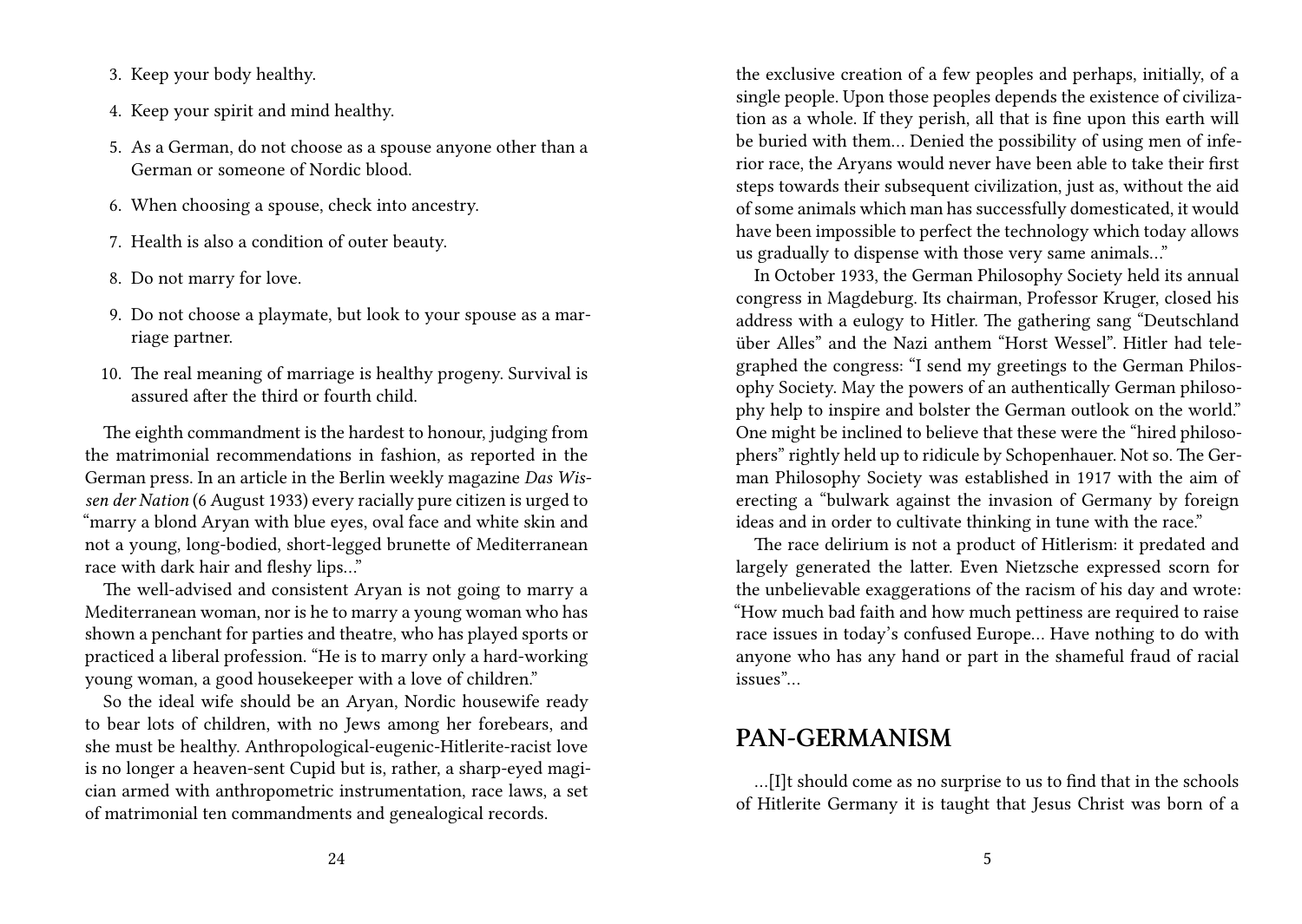blue-eyed, blond-haired mother by a German soldier who had enlisted in the Roman army. The Prussian minister of Public Education and Worship declared in his appeal to the Protestant masses (18 July 1933) that the advent of Jesus Christ represented " a return to Nordic influence". Hardly surprising then that a Hitlerite newspaper (the *Voelkischer Beobachter* of 14 March 1933) should assert: "The *Marseillaise* is an ancient German air set to music by a writer from Wurttemburg", while one teacher, a certain Zinner, published a 674-page *History of Astronomy* in which the work of French, British, American and Italian astronomers is summed up under the heading 'Die Stern Kunde der Germanen' (German Astronomy). But there's worse. Architect Hermann Wille, at a meeting of the Society for the Study of Germanic Pre-History, has argued that the stone monuments marking prehistoric graves thus far uncovered are in fact merely the most ancient forms of German temples. The temple of Delos supposedly demonstrates the Germanic influence and some Germanic temples supposedly date back to the Bronze Age.

The Prussian minister of Public Education is not content with the Bronze Age and has reached back even further to the Ice Age, writing in his circular: "History textbooks designed for Prussian youngsters should start with the Ice Age in Central Europe because prehistory is an eminently national science and will rebut the commonly held prejudices regarding the inferiority of the culture of the Germans, our ancestors."

And again: "Neanderthal man, Arignac man and Cro-Magnon man must serve as an example in showing that countless races have had original cultures."

"Teachers must briefly demonstrate how the Nordic race and the Falish race (a neologism devised by German racists to refer to what some ethnologists refer to as the Dalic race) spread throughout the North and Centre of Europe."

"The Hindus, the Medes, the Persians and the Hittites had Nordic roots. Similarly, Greek history should be traced back to central Eusents a draft criminal code and is prefaced by an explanatory memoir. Part two of the project is entitled: "Defence of the Race and People" and opens with a chapter (on "Attacks on the Race") that contemplates two new offences: "Race Treason" and "Offences against Race Honour":

"Any sexual liaison between a German and a person of another race is to be regarded as race treason and both culprits will face punishment. Even should precautionary steps be taken within such liaisons, this will not prevent their being looked upon as constituting sexual liaisons falling under the rigours of this present law. Deliberate concealment of one's real race in sexual liaisons outside of marriage or within marriage will be regarded as an aggravating circumstance.

From the point of view of civil law, marriages between persons of differing races are to be declared null and void.

Anyone who may favour sexual relations between a member of the German race and a member of another race, thereby contributing to the decadence and demoralization of the German people, will be guilty of treason against the race. Such treachery will be found even where contraceptive measures are taken.

Offences against race honour are punishable under the article that states: 'A German who offends German feelings through the maintenance of relations with persons belonging to coloured races becomes culpable of offences against German honour'."

The memoir stipulates that this article does not so much apply to sexual relations as to consorting in public with a coloured person. For instance "indecent dancing with a negro in a public place".

Here are the ten commandments of German marriage as devised by Dr. Heinsius of Berlin, in concert with the Reich Interior ministry, the Racial Hygiene Office and the National Socialist Party's Race Bureau:

1. Remember that you are German.

2. If you are genetically healthy, you should marry.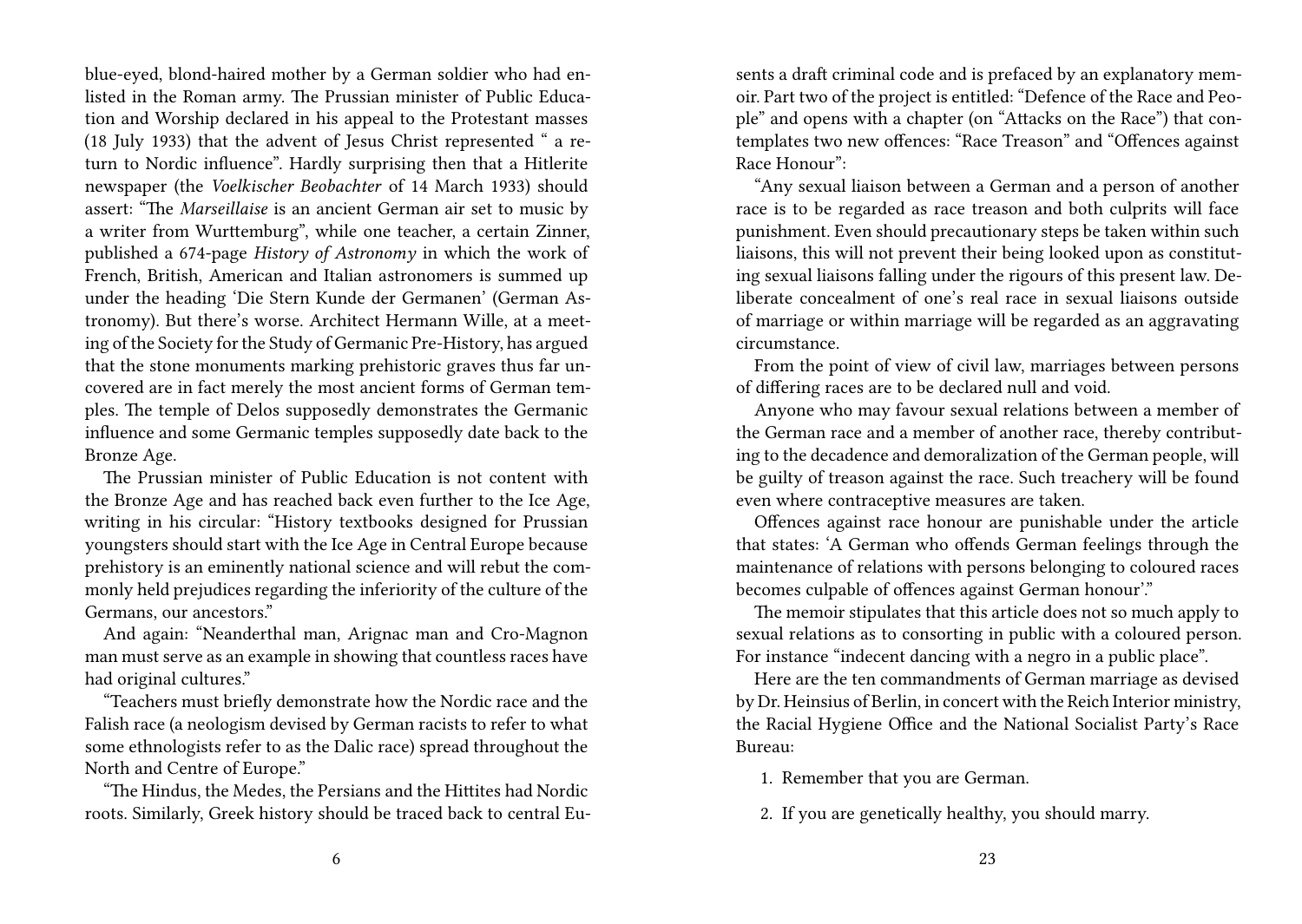Furthermore, the *Oberhessische Zeitung* points out that in a similar case a young Christian girl was dragged through the streets of Marburg.

Finally, in Worms, a statement from the local police refers to a Jew having been jailed for having tried to date a Christian girl."

The following November, the press carried this report:

"The Harburg-Wilhelmsburg police chief has reported that a non-Aryan shop assistant and a 'racially pure' female Christian shopowner were handed over to the police by members of the storm troops. The militiamen had successfully, though not without some difficulty, gotten wind of the 'culpable relations' between the two representatives of different races. Moreover, the offenders have 'confessed their shame'…

The chief of police informs 'all interested parties that any trespass against race purity will be punished with the utmost severity, even if it predated the passage of the relevant legislation'."

Two widely distributed manifestoes threaten to disfigure young German girls having relations with Jews.

A draft bill drawn up by Professor Stammler "for the preservation of race purity" proposes:

"1. Marriages between the German and foreign races are banned. Those already contracted retain their validity; but further marriages may not be contracted and will not be recognized.

2. Extra-marital sexual relations between Germans and foreigners of different race are punishable by penal incarceration of the foreigner and imprisonment of the German partner. Prostitutes are not covered by this legislation.

3. The entry into this country of those outside of the race is not permitted except in special cases. Immigration is forbidden.

4. Changes of name which generally have no purpose other than to conceal racial origin are banned pending further notice.

Name changes effected from 1914 until now are hereby annulled."

The most significant document here is the *Race Crime Law* of Hans Kerre, the Prussian justice minister (1933). This book reprerope; indeed, the conquering Hellenes were Nordic and it was they that formed the master-caste in the country."

And the minister concludes: "Democracy (sic) has triggered race mixing. Depopulation was the ruination of the Nordic race in Greece. Thus, in Italy, the strife between patricians and plebeians was a racial struggle: the vast majority of the population of Italy was made up of descendents of Oriental slaves.

The migration of the Germanic peoples (the barbarian invasions) injected fresh Germanic blood (sic) into a hodgepodge of races in the degenerate later empire. Which explains the fresh cultural upsurge of the Middle Ages, since this took place only in countries where the Germanic tribes finally settled: Northern Italy (as distinct from the South), Spain, France and England"…

# **THE ABRA CADABRA OF HITLERITE ANTHROPOLOGY**

…All German official publications popularizing ethnology are utterly bereft of any scientific value. They are devised exclusively for rabble-rousing and propagandistic purposes (in the nationalistic sense), as encapsulated in this snatch from the *Berlin Morgenpost*: "Just as Goethe was descended from the German emperors and kings, so the veins of a modest artisan or peasant should carry princely blood. The object of research will be to convince sons, grandsons and great-grandsons that, being descended from illustrious forebears, they must show themselves worthy of them by living a glorious existence."

The Aryan myth fits in with National Socialist mysticism perfectly. On the one hand, it heightens national feeling and on the other it worships the people by conferring a sort of congenital nobility upon them. Hitlerism tends towards a collectivization of blue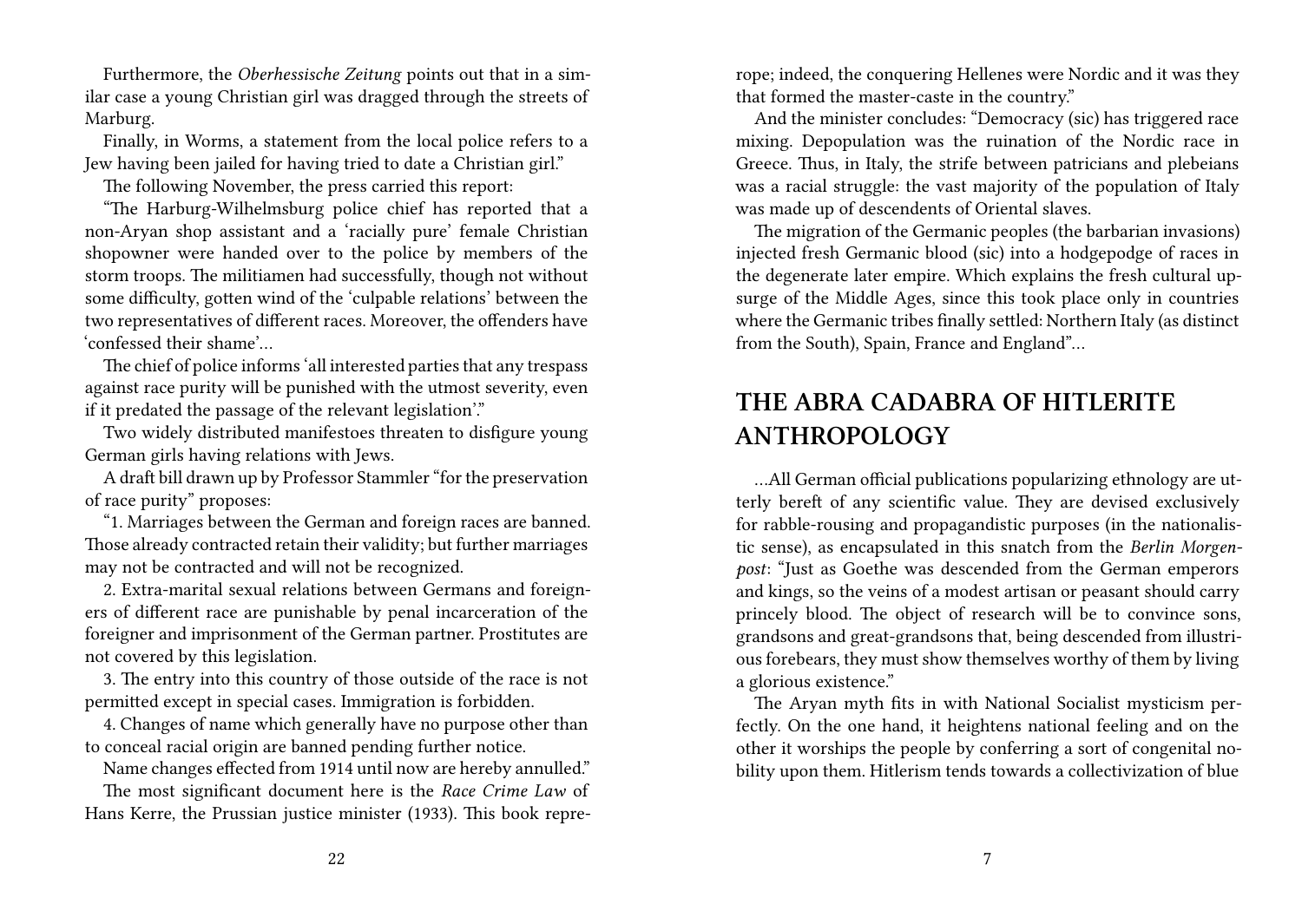blood; which is the main reason for the popularity which this colossal fraud is gaining…

A 100% German will look at himself in the mirror once he reads in government publications these precepts of Hitlerite science:

'In non-Nordics, the roots of teeth are slanted more, as they are in animals, and this corresponds with the protruding upper jaw in animals.'

And will be tempted to reach for his wife's make-up pencil as he reflects upon this other precept:

'As the colour red has an exciting effect, the light pink lips of a Nordic man, by inviting kisses, play an important part in love-play.'"

When eating, he will try to monitor the work of his jaws, taking care with his mouth or trying to shape it like a knife blade; otherwise he might be mistaken for a Dinaric type or an Eastern-Balt or even a Jew. In fact, official publications caution:

"The mastication of the Nordic who tends to crush and grind food down is carried out with mouth closed. By contrast, in non-Nordics, vertical mastication tends to be noisy, like in animals."

"…in non-Nordics, wide mouth and thick lips are indicative of concupiscence. Ingestion is noisy and eager and sensation-hungry. Movement is frantic and pleasure is taken in the ability to cause upset."

And with no fear of embarrassment, he will turn as red as a pepper or at least a shy girl, because:

"Shame proper is pretty much non-existent in non-Nordics, who in fact use the word 'shame' to designate the sexual organs. Besides, the dark-skinned man finds it very difficult to blush from embarrassment"

If his teeth are good and straight and his lips pink, etc., etc., he can feel well satisfied because he will think himself the perfect man and not a half-monkey. Hitlerite anthropology teaches:

"The non-Nordic is half way between Nordic man and the animals, coming right after the anthropomorphic monkeys. Thus he is not the perfect man nor in fact a man as against an animal; he

of German honour, that the country be released from the chains of Judaism. Any Jew who corrupts a German woman deserves the death penalty."

That same month, the Nazi Julius Streicher in an article carried by *Der Stürmer* in Nuremburg pilloried German girls guilty of loving Jews.

In August 1933, a letter in the *Times* reported this sordid incident: "The son and daughter of the United States ambassador in Berlin were among foreigners staying in Nuremburg when, on Sunday the 13<sup>th</sup>, they witnessed a young girl dragged through the streets with her head shaved and wearing a placard on her back that read: 'I offered myself to a Jew'.

Many other foreigners were eye-witnesses to this spectacle. And such a spectacle was made of the girl that the entire city turned out to watch.

The girl was tiny and fragile and spectacularly beautiful. She was trailed from one international hotel to the next and also close to the station where the mob blocked traffic, and then from one drinking establishment to another. She had an escort of storm troopers: and was followed by a mob estimated at two thousand people.

Every so often she would fall to the ground, but the vigorous brownshirts escorting her would get her back on her feet and hold her up so that the most distant onlookers might see her. Whereupon there would be shouting and insults from the crowd…"

In September that year, a letter from Berlin reported the following: "For having had relations with a young Christian girl, a Jew from Cassel, the son of a factory manager, was dragged through the streets of the city by the Hitlerite militia along with the girl and her mother.

The *Hessische Volkswacht* writes that this public degradation was decided upon because the girl insisted that the government had no power to ban her from loving the young man. Her mother was punished for having tolerated these things.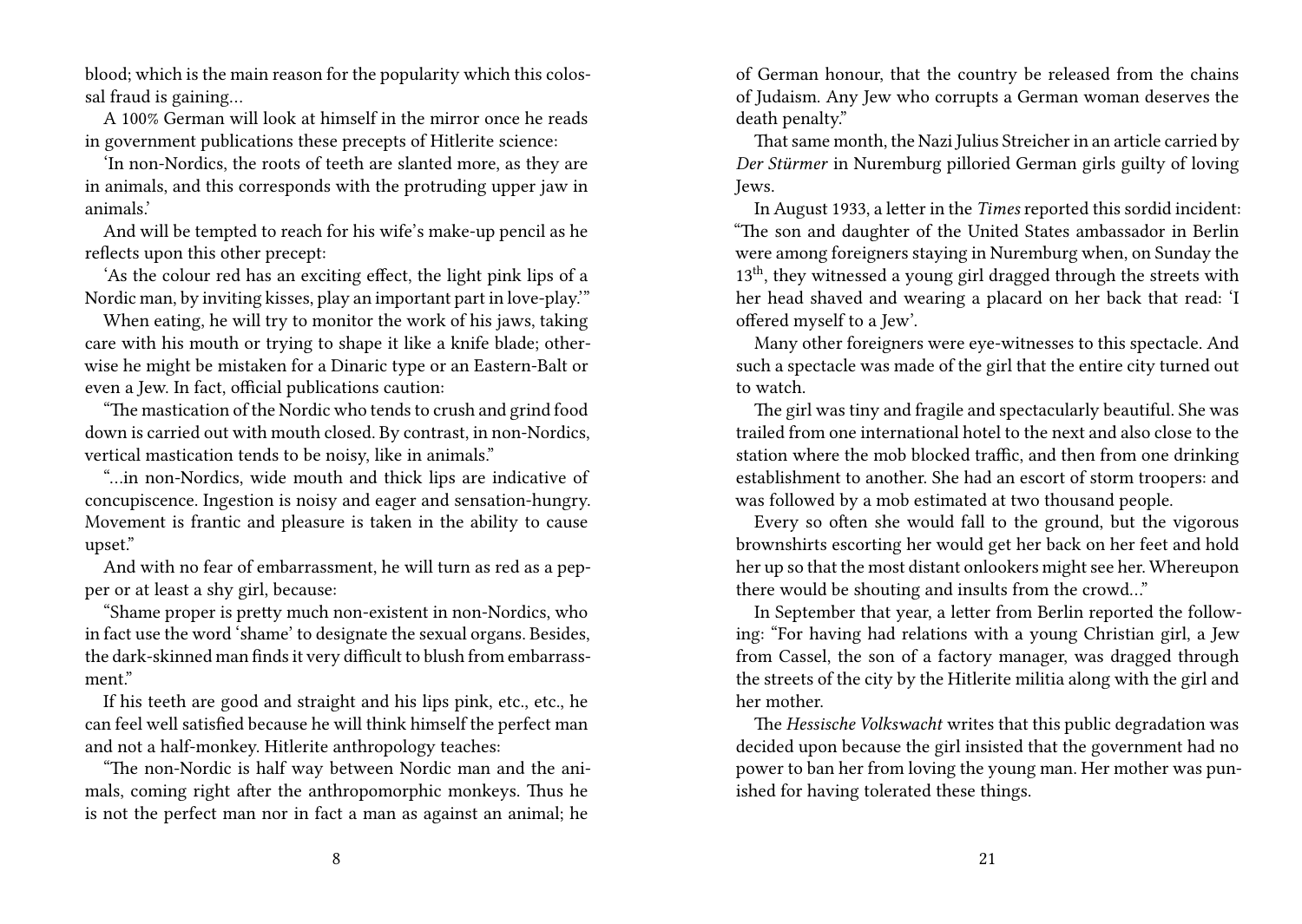divides good art from bad", Goebbels replied: "Of the existence of your single boundary I know nothing. Art should not merely be good; it should also be national and militant" (*Frankfurter Zeitung*, 11 April 1933).

The latter brat declared in an interview in *Sunday Referee* (30 July 1933): "For 14 years now our war cry has been 'Death to Judah!' And now the ghetto is finally dying out once and for all!"

Jazz music has been banned by Goebbels on the grounds that it is negro music, but he has pronounced that the saxophone is 'Aryan' in that it was "invented by the German Adolf Sax" and because it is played in military bands.

The whole of Germany is delirious. Pope Pius XI is described as the "illegitimate son of a Dutch Jewess by the name of Leiaman", and is therefore "a vulgar Jew"; the president of the Council of State in Schleswig has ordered that the story of the sacrificing of Isaac should be eradicated; German Jews are denied access to public beaches and baths and sexual relations between 'Aryans' and Jews are banned. This latter facet of the racist delirium deserves special scrutiny.

#### **RACIST MARRIAGE**

In one of his speeches, Hitler declared:

"…The Third Reich is not founded on the principle of monogamy. Adultery is not regarded as a crime unless it is liable to harm the purity of the race, which is to say, unless a German woman or man has sexual intercourse with blacks, yellows, Jews, etc."

In August 1933, the *Berliner Tageblatt* carried the following news item: "In Nuremburg Pastor Munchneyer has declared that none of the German political parties, from the Communist through to the German National Party, was imbued with a sense of German honour because they all allowed Jews to play a crucial part within them. Only the National Socialist movement demands, in the name is merely a transition, an intermediate stage. The designation 'unman' would be a lot fairer and particularly appropriate"…

#### **PURE RACES**

In Europe it is in fact the bigwigs that cannot lay claim to the tag of ethnic "purity". In the aristocracy and bourgeoisie down through the ages, interbreeding has always been commonplace and these are the very classes that have provided the largest numbers of philosophers and artists regarded as typifying the "national psyche". I cannot dwell longer upon this subject which would require a very full exploration, but I think it may be opportune to cite a few examples because, even in our own ranks which are alien to racist infatuations, phrases such as the "Latin mind", or "Slav mind", etc. are often employed in order to characterize aspects of the culture of one people or another.

The emperor Justinian, regarded as the man who brought systemization to Roman law and who was hailed as the top symbol of Rome's greatness, was the son of a Slav peasant woman. Montaigne, on whose "French spirit" many have expounded, was the son of a Jewish mother. The Slav soul that the critics invoke in order to explain away nearly every aspect of Russian literature is a myth, if it is meant as a body of attitudes tied to ethnicity. Pushkin, the great *Russian* poet, had a grandfather who was the son of an Abyssinian man and a German woman and his paternal forebears included a Prussian who married an Italian woman. The *Russian* poet Vassili Zhukovsky had a Turkish woman for a mother and the *Russian* poet Ogarev was of Tartar descent. The *Russian* poet Del'vig belonged to a German family and the *Russian* poet Prince Kantemir was the son of a Greek mother. The *Russian* poet Fet was descended from a German woman. Mikhail Lermontov was of Scottish extraction and Herzen had a German for his mother.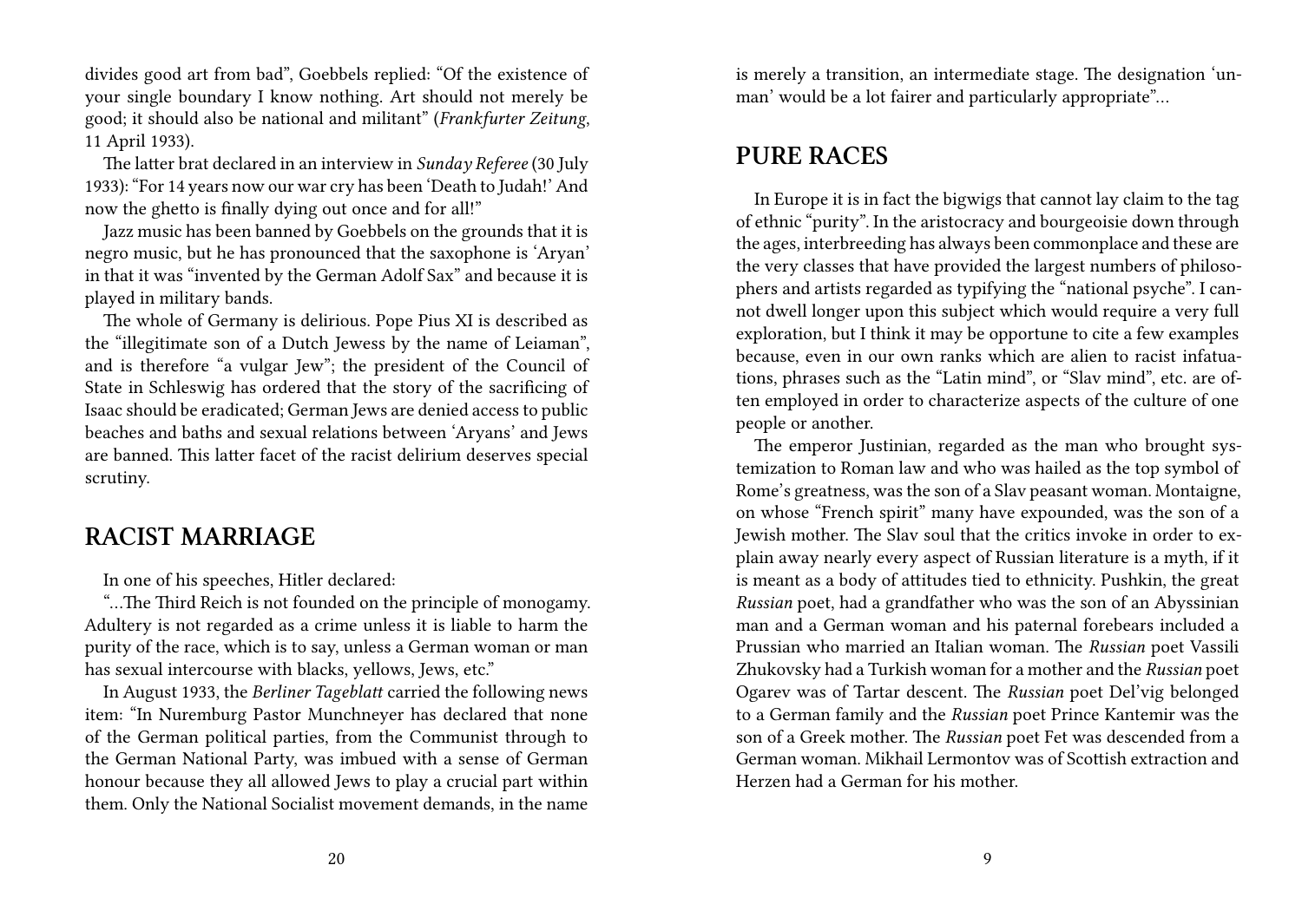Many contemporary writers have a mixed bag of ancestors, reminiscent of the family tree of the French socialist writer Paul Lafargue whose maternal grandmother was a mulatta from the island of Santo Domingo, while his maternal grandfather was a Jew and his maternal grandmother a Carib Indian, that is, a survivor of the aboriginal population of the West Indies.

#### **WHAT THE JEWISH RACE IS**

The superstition of race defined as homogeneous ethnic origins, while it has generated inane Aryan pride, has also led to racist anti-semitism, the first systematic exposition of which appears in Dühring's book *The Jewish Question Considered as the Outcome of Racial Character*. In the wake of that book, which was rebutted by Marx, many other authors have argued that the Jews are a race and that that race is an inferior one.

The enormous anthropological variety among Jews is the best proof of the non-existence of a Jewish race. The Jews of North Africa, Italy, the Iberian peninsula and the French Midi are dolichocephalic (cf. Prunier-Bey, Lombroso, etc.), whereas the Polish, Russian and German ones are brachycephalic (cf. Kopernicki, Mayer, etc.). There are black Jews like the Daggatun (a tribe living on the fringes of the Sahara), the Abyssinian Falashas 3 and the black Jews of India. There are fair-haired types (in Bohemia and Germany), Mongoloid Australian types (in China and the Caucasus). And there are tall Jews (in southern Russia) and squat Jews (in Galicia and Poland).

Numerous investigations have been mounted into the huge ethnic diversity among Jews, some of them hugely valuable scientifically speaking and we need not cite texts. Let us confine ourselves to a few observations. The largest number of Jews lives in Russia and Poland and since, in the first centuries of the Christian era, many Slavs converted to Judaism under the influence of fugitives,

is racially and spiritually of a very high order in certain regions" (taken from *Arbeiter Zeitung*, Vienna, 16 January 1934).

Darré, the Reich's agriculture minister, has written a learned book to show that "the pig distinguishes the Nordic from the Semitic peoples". His conclusion is as follows: "On the one hand, Semites refuse to have anything to do with the pig, whereas the Nordic peoples hold the pig in the highest regard. The pig is the sacred animal of the Nordic cult of the sun…"

"In the religion of the Germans the pig occupies pride of place and is the first among the domestic animals.

Thus, out of the shadows of history step two human races whose approaches to the pig clearly contradict each other"…

We could fill a book with material on the race delirium in the realms of German culture. Here we shall make do with recalling a few points from the program of the proclamation *Against the non-German mentality*, issued on 13 April 1933 by the German Students' Association:

"The Jews and their followers are our most dangerous foes."

"The Jews cannot help but think Jewish. If he writes in our language, he lies."

"We respect the Jew as an outsider and assess his racial character seriously. We also call for censorship of Jewish works appearing in Hebrew. If these appear in German, there ought to be a note stating that it is a translation. We should come down heavily on the illicit use of 'Gothic' script which only Germans are authorized to use."

Philosophers, physicists, physiologists, writers, musicians, etc., have had to leave Germany simply because they are "non-Aryans". This cultural exodus is embodied by Einstein and Hirschfeld, the literary exodus by Toller and Plivier, the musical one by Walter and Reinhardt and the deaths of the philosopher Lessing and the poet [and anarchist Erich] Mühsam [tortured to death by the Nazis] show that the Third Reich is a reversion to the Middle Ages.

To the famous 'Aryan' orchestral conductor Furtwaengler who had written to him: "I recognize only one boundary: the one that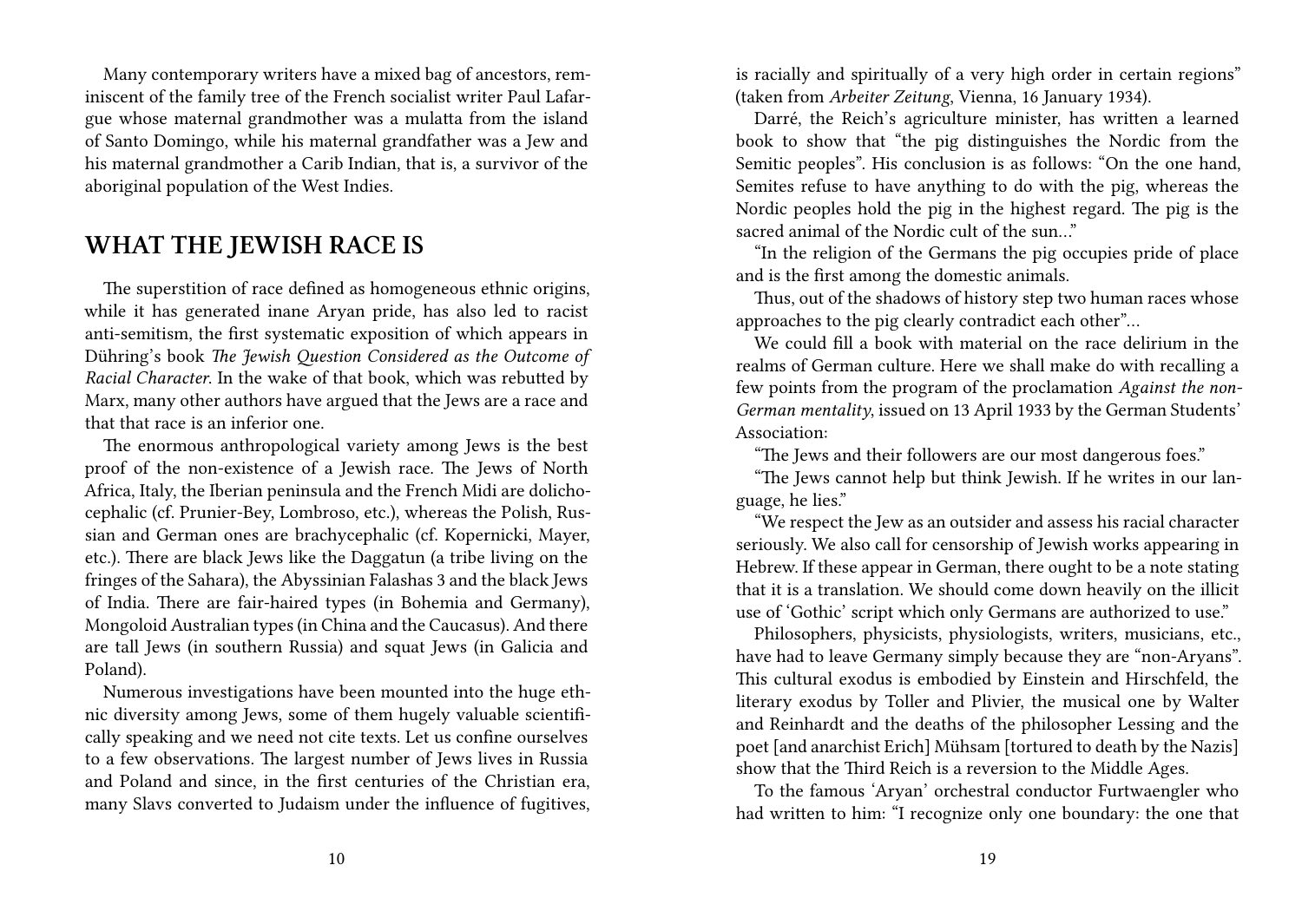of the European nations carry on bearing bastards to blacks and Jews, if the slimy tidal wave of 'negro art' continues to break over Europe unhindered, if Jewish brothel literature carries on invading our homes and the gentlemen on the Kurfurstendamm continue to be looked upon as race brethren (Volksgenosse) and marriageable men, we will find ourselves in a situation where the heartlands of Germany and the whole of Europe will be populated exclusively by bastards"… "If a German woman willingly consorts with blacks, yellows, half-breeds or Jews, she places herself outside of any lawful protection and the children, legitimate or illegitimate, will not be able to claim the rights of German citizens. Rape committed by a person of a different race is to be punishable by flogging, forced labour, confiscation of assets and definitive expulsion from the German Reich…"

"Bolshevism represents the rebellion of the Mongol type against Nordic forms of culture… It is an expression of the hate that nomads feel for settled individuals."

Professor Ernst Bergmann (in *Erkentnissgeist und Muttergeist*) suggests "breeding camps" for the Nordic race:

"There are enough willing and hard-working (!) men and youths available to fertilize women and girls and luckily one vigorous male per ten to twenty women who have not yet lost the urge to bear children, if only we can do away with the cultural and unnatural nonsense of everlasting monogamy" (quote taken from *The Brown Book*, French edition, pp 202–203).

The National Socialist theorist Gorsleben, in his book, *The Apogee of Humanity*, calls for "long-distance procreation". "The life of a woman is largely determined by the man to whom she sacrifices her virginity: the children that such a woman brings into the world will be more or less influenced by that first lover. Science defines this phenomenon as long-distance procreation… That said, it is plain that the old custom of '*jus primae noctis*,' to wit, the right of a nobleman or priest to deflower a virgin, was designed to better the race. We are indebted to that right for the existence of a humanity that

there are grounds for believing that the Jews currently found in Bessarabia, the Ukraine and Poland are, the majority of them, Slavs and Tartars. Remember here that an entire people, originally from Sarmatia but who settled between the Caspian and the Black Seas, the Khazars, converted to Judaism almost to a man around 763 AD. In the 4<sup>th</sup> century the Khazars were subjugated by the Huns and later by the Avars and Turks. In the 7<sup>th</sup> century they defeated Persia and allied themselves with the Byzantine Empire. In the first half of the 8<sup>th</sup> century, their capital, Semender, was overrun by the Arabs and they were driven into Mesopotamia. This traffic leads us to believe that there was a mixing of Mongolian-Semitic-Mediterranean Greek types. According to other writers, the Ashkenazy Jews are likely of pure Israelite extraction.

The ancient Jews were by no means an ethnic unit and the whole of Jewish history is an ongoing succession of intermarriages. In Herod's times, the Jewish people was a mixture of Idumeans, Egyptians, Phoenicians, Syrians and Greeks. There was a city called Scitopolis, a Greek name that refers to the Scythians who had invaded Palestine during the reign of Josiah (639–608 BC). Pella, Gadara, Hipos, Gamala and Gerasa (east of the Jordan) were Greco-Roman cities. Josephus Flavius (*De Bello Judaico*, Book VII, Chapter III, part 3) asserts that many Greeks in Antioch converted to Judaism.

In *Man and the Earth*, Elisée Reclus states that the Aryans of Armenia were heavily judaicized but remained Aryans and were regarded (in Byzantium and all the other cities to which their nomadic lifestyle brought them) as belonging to the Jewish race: which goes to show that physically the Armenians and the Jews resembled one another. It is no surprise to find that the Assyrian conquerors scattered their Jewish captives by the hundreds of thousands through the Tigris and Euphrates valleys, the mountains of Armenia and the Caucasus. The Jewish Semites thus lived cheek by jowl with the Aryans of Armenia. There were even Jews who became sovereign over the whole Aiasdan region, Georgia included. The pure Aryan element therefore had a hand in the ethnic changes of the Jews in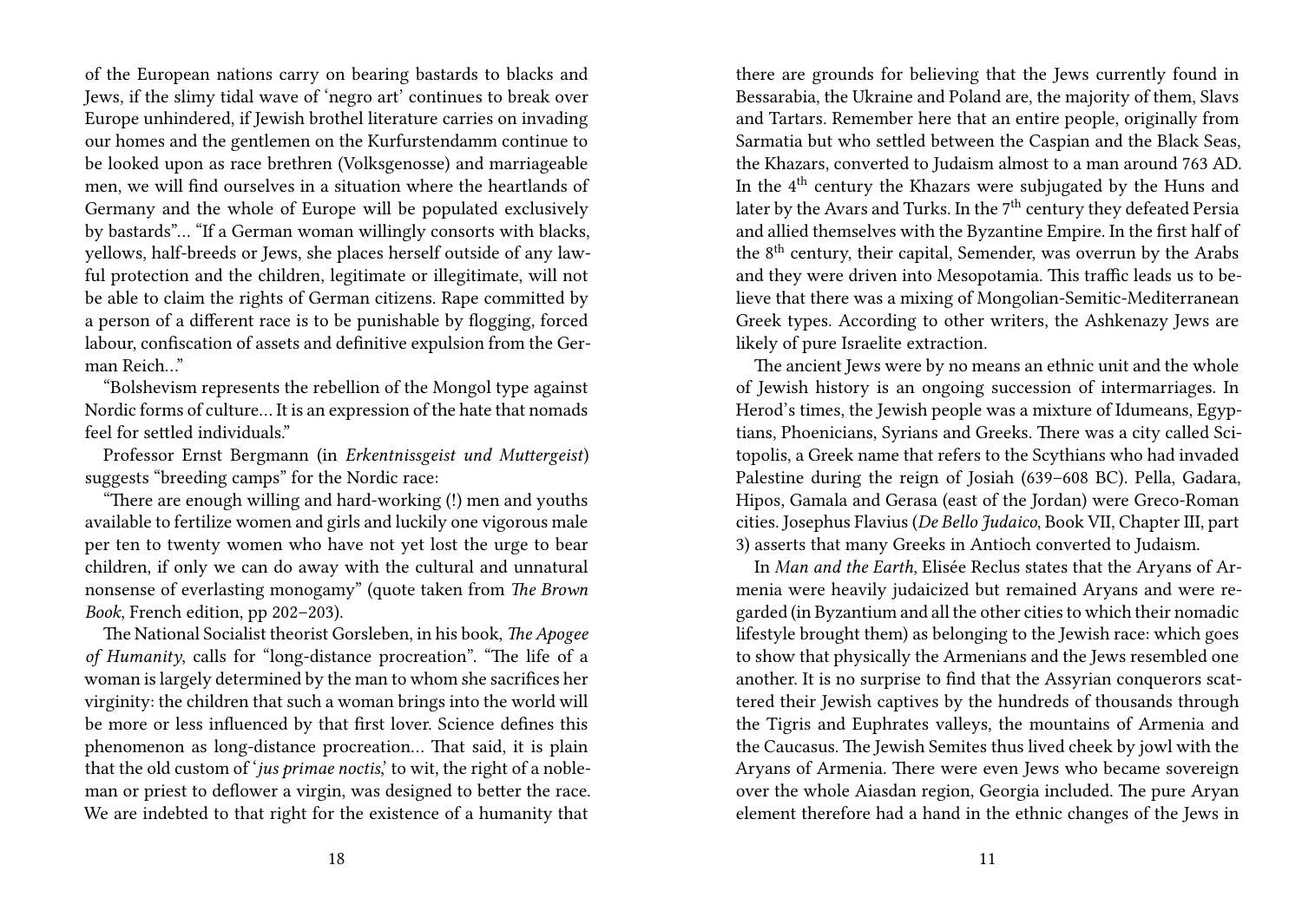a variety of ways: through the Armenian and, above all, the Greek influence.

Meanwhile, in an interview with Copenhagen's *Dagens Nyheter*, Streicher, the official organizer of the boycott of the Jews in Germany, conceded that the Jews are not a race; and, whereas in the Hitlerite press one frequently reads the assertion that the Jewish people is a mixture of races, when it comes to anti-Semitic propaganda the German National Socialists seize upon all the old chestnuts — the Jew is grasping, the Jew is lascivious, etc., perpetuating and spreading the fable that the shortcomings (real or imagined) of the Jews are a by-product of their "Semitic blood". The "Jewish nose" is seized upon by all the caricaturists, whereas a German survey has found that 13–14% of Jews have an aquilinine nose and all the rest had "Greek" noses. Paragraph 4 of the National-Socialist Program declares that the Jews may not be "blood comrades" to Germans, while all the comparative analyses of blood show that there is no such thing as "Jewish blood" or "German blood", nor any other national blood type.

Anti-Semitism has to generalize and characterize and represent the Jew as a fixed human type identifiable at a glance or by smell, as recommended by Professor Fischberg.

Denying the existence of a Jewish race when there are Jews in existence might seem a bit of a paradox. Schopenhauer said that "the Jewish homeland is other Jews" and Renan, who subscribed to no racist myths, eventually contrasted Jewish tradition with Jewish race. Elisée Reclus rightly noted that the Jews constitute a nation "insofar as they share an awareness of a collective past of joys and sufferings, a sediment of identical traditions such as the more or less illusory belief in a shared ancestry". Bernard Lazare spelled out the same idea , to which all serious students of the Jewish question subscribe…

Class privilege has been converted into race privilege, trampling not only over anthropology but also over common sense.

#### **IN THE THROES OF DELIRIUM**

Here are a few newspaper clippings from the German press offering some idea of the degree of lunacy attained by Hitlerian racism:

"The Reichsminister for Posts, Telegraphs and Telephones has informed the public that in future the following phraseology should be used when spelling out a name by telephone: Dora rather than David for D, Julian instead of Jacob for J, Siegfried instead of Samuel for S, Zeppelin instead of Zachary for Z."

"The movie, *Typhon*, based on the comedy by the Hungarian writer Lendengyel, has been banned in Germany. The censorship board justifies this decision by pointing out that in the movie the person whose behaviour is exemplary is Japanese. The white people all behave rather badly. The Japanese, with whom the heroine strikes up a friendship, is an impeccable gentleman. Moreover the movie shows French people and in fact does not deal with Germans. In short, this work is regarded as, by omission, an insult to the Aryan race, whose superiority is not even mentioned."

"In order to show the high levels of culture of the ancient Germans, according to government instructions, a professor at the University of Gottingen recently came up with the idea of presenting his wife at a high society event dressed in an evening gown copied exactly from the clothing in vogue among the Germans of about two thousand years ago."

"The German association for the blind has decided to add to its statutes a paragraph calling for the expulsion of blind Jews."

Large numbers of such reports could be gathered. And it would be just as easy to put together an anthology of Hitlerite idiocy. This is how Alfred Rosenberg, in his book *The Twentieth Century Myth* deals with the race issue (pp. 125, 505 and 584): "If the womenfolk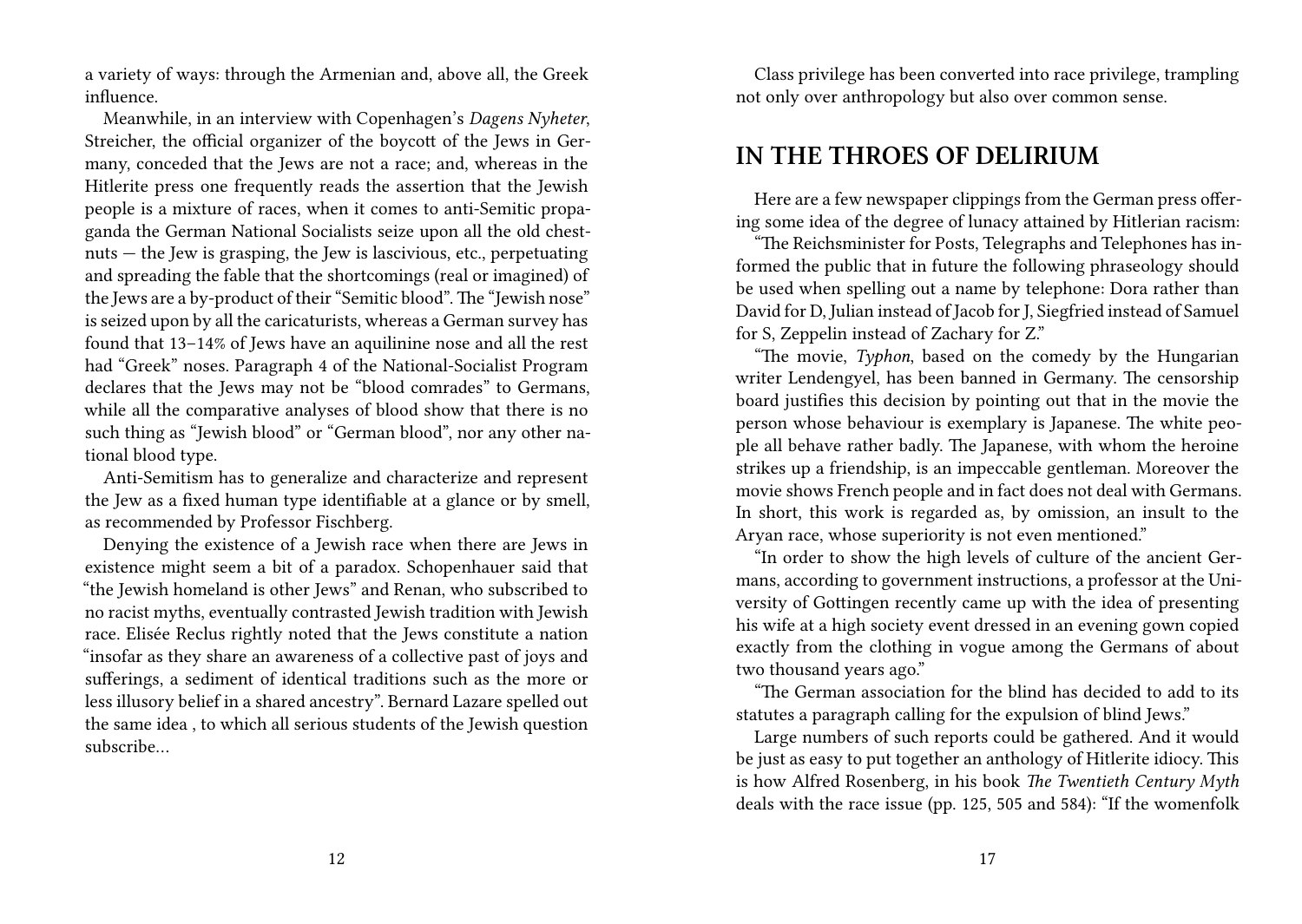no doubt but that the German nation is not an equal mixture but that its origins are 80% Germanic (Nordic)"…

On the one hand, Hitlerism tends to affirm the racial unity of the Germanic people; on the other it tends to award the Nordic strain the lion's part in the racial mixture.

On the one hand, there is a tendency to dismiss classes in order to affirm national and racial unity, and on the other the superior race is accorded a caste supremacy. In one of his speeches Hitler said: "Here in Germany where every German shares the same blood, the same eyes and speaks the same language, we cannot have classes: there is but one people and nothing else." In another speech he stated: "National Socialism recognizes the existence of several racial strains in our people. Far from refuting this mixture which encapsulates our people's entire life expression, it wishes to be guided politically by that race, whose exceptional heroism, thanks to its genius, has conjured the German people out of a clutch of differing elements."

The German "national community" is therefore supposed to be made up of six strands, only one of which is allegedly the creative element. Saller's "Germanic race" serves to provide a biological basis for the "national community", but is not enough to justify bourgeois privilege and the Hitler dictatorship. The Third Reich is therefore founded upon Günther's theory:

"We must suppose that within every people or tribe in every continent the ruling strata are of a different racial make-up from the ruled. In certain instances, the ruling strata and the ruled share the same racial blood but in differing proportions. As for the peoples of the west, among the upper strata there is a higher amount of Nordic, Falish and Dinaric blood; among the lower orders, on the other hand, there is more eastern and Baltic blood."

The social and political ruling class is supposedly the superior race. The rise of the proletariat would bring the inferior orders to the top.

## **RACE**

…Since Darwin, the notion of the human race has been closely bound up with that of heredity and the race issue has looked like a biological issue.

H. Günther defines race as "a human group that is separated from other human groups by physical and moral features of its very own which are passed on through heredity".

The issue of the unity of the species is being resolved in a scientific monogenesis that looks beyond the diversity by highlighting the factor of social life. In an article entitled "Is there any basis to race theory?", Professor Schaxel (in *Le Monde*, Paris, 28 October 1933) clearly illustrates where the issue currently stands:

"We know the law governing the reproduction of the same characteristics over successive generations. We put resemblance to parents, in which the features observed (measured in terms of quantity, quality and chronology) are the same, down to heredity, insofar as these same hereditary factors can be discerned in forebears or descendants. A particular hereditary group should therefore display a very specific collection of characters. There is no way of reproducing similar features with the requisite precision except by means of a series of rigorously studied experiments. Broadly speaking, the requisite scientific monitoring can only be implemented in instances of asexual or incestuous reproduction. In other cases we are dealing with mixed groups that are impossible to study or take under consideration in terms both of the science of heredity and of the race angle. Furthermore, the same hereditary 'product' emerges in a completely different way depending on the external surroundings. No verification is feasible unless due scientific regard is given to the environmental factor.

Applied to humanity, what this means is simply that all existing human groupings (especially the inhabitants of central Europe) are mixed 'products', even if only in terms of heredity. So due account must be taken of the geographical and social location of the indi